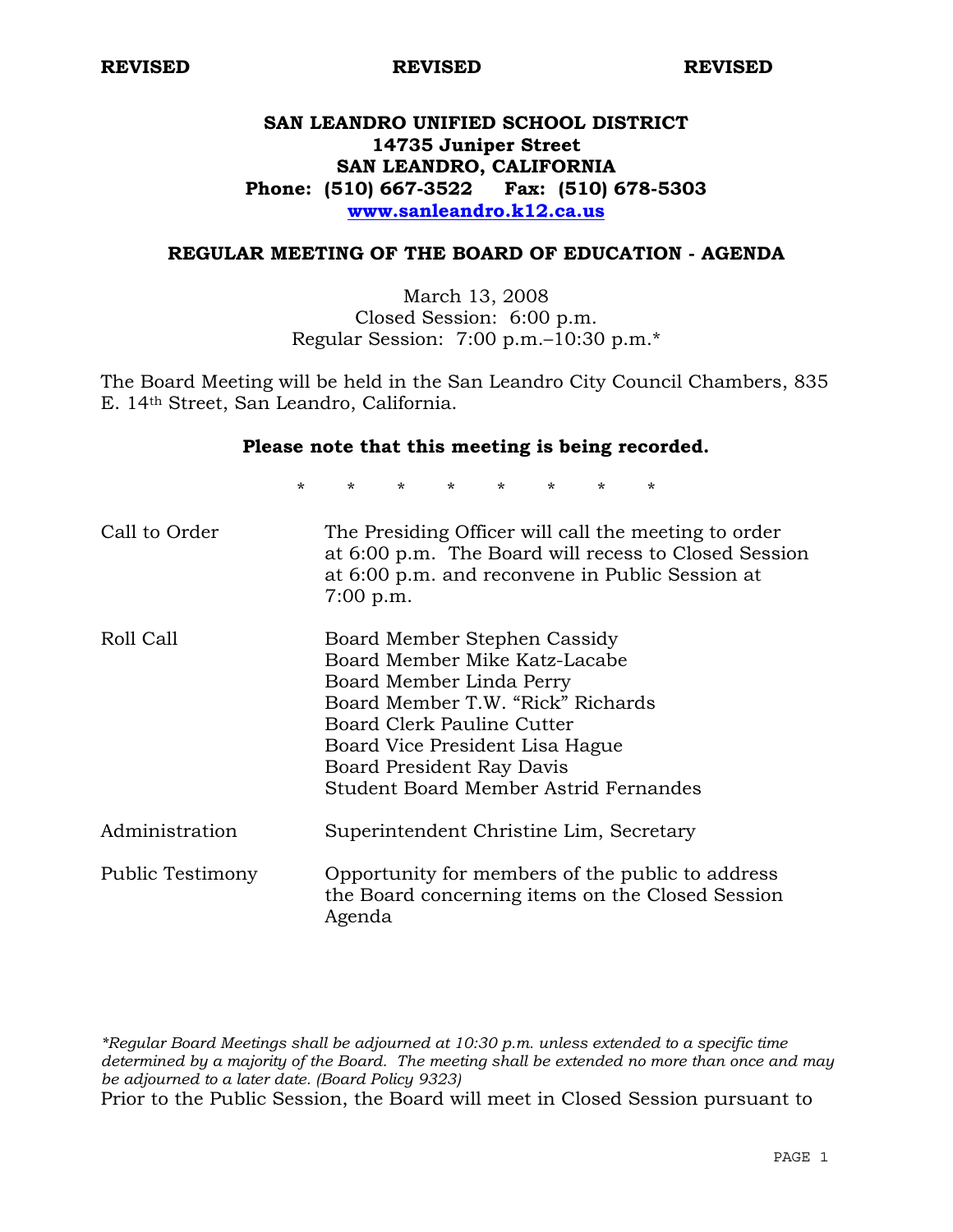Government Code Sections 54957, 54957.6, 54956.9(b), 54956.8., and 54956.9.

- a) Public Employee Discipline/Dismissal/Release
- b) Conference with Labor Negotiator
- c) Conference with Legal Counsel Anticipated Litigation Significant exposure to litigation
- d) Conference with Real Property Negotiator Property(ies)
- e) Conference with Legal Counsel Existing Litigation

| Report Closed<br><b>Session Action</b> | Motion __________ Second __________ Vote ________             |                                                                                                                                                                                                                                                                                                                                                                                                                                                                                                                                                                                                                                                                                                                                                                                                                                                                                                                                                                     |
|----------------------------------------|---------------------------------------------------------------|---------------------------------------------------------------------------------------------------------------------------------------------------------------------------------------------------------------------------------------------------------------------------------------------------------------------------------------------------------------------------------------------------------------------------------------------------------------------------------------------------------------------------------------------------------------------------------------------------------------------------------------------------------------------------------------------------------------------------------------------------------------------------------------------------------------------------------------------------------------------------------------------------------------------------------------------------------------------|
| Pledge of Allegiance                   |                                                               |                                                                                                                                                                                                                                                                                                                                                                                                                                                                                                                                                                                                                                                                                                                                                                                                                                                                                                                                                                     |
| Approve Agenda                         |                                                               | Approve the Regular Meeting Agenda of March 13, 2008                                                                                                                                                                                                                                                                                                                                                                                                                                                                                                                                                                                                                                                                                                                                                                                                                                                                                                                |
|                                        | Motion ___________ Second ____________ Vote _________         |                                                                                                                                                                                                                                                                                                                                                                                                                                                                                                                                                                                                                                                                                                                                                                                                                                                                                                                                                                     |
| Legal Statement                        | it on a future agenda. (Government Code Section<br>54954.2(a) | Members of the audience who wish to address the<br>Board are asked to complete the yellow card available at<br>the entrance and submit it to the Board's Administrative<br>Assistant. Speakers who have completed the card will be<br>called when the item is reached on the agenda or, for<br>non-agenda items, during the Public Testimony. Cards<br>are to be turned in before the item is reached on the<br>agenda. Please note that this meeting is being recorded.<br>State law prohibits the Board of Education from taking<br>any action on or discussing items that are not on the<br>posted agenda except to A) briefly respond to statements<br>made or questions posed by the public in attendance; B)<br>ask questions for clarification; C) provide a reference to a<br>staff member or other resource for factual information in<br>response to the inquiry; or D) ask a staff member to<br>report back on the matter at the next meeting and/or put |

# **7:05 -7:15 LIMITED PUBLIC HEARING**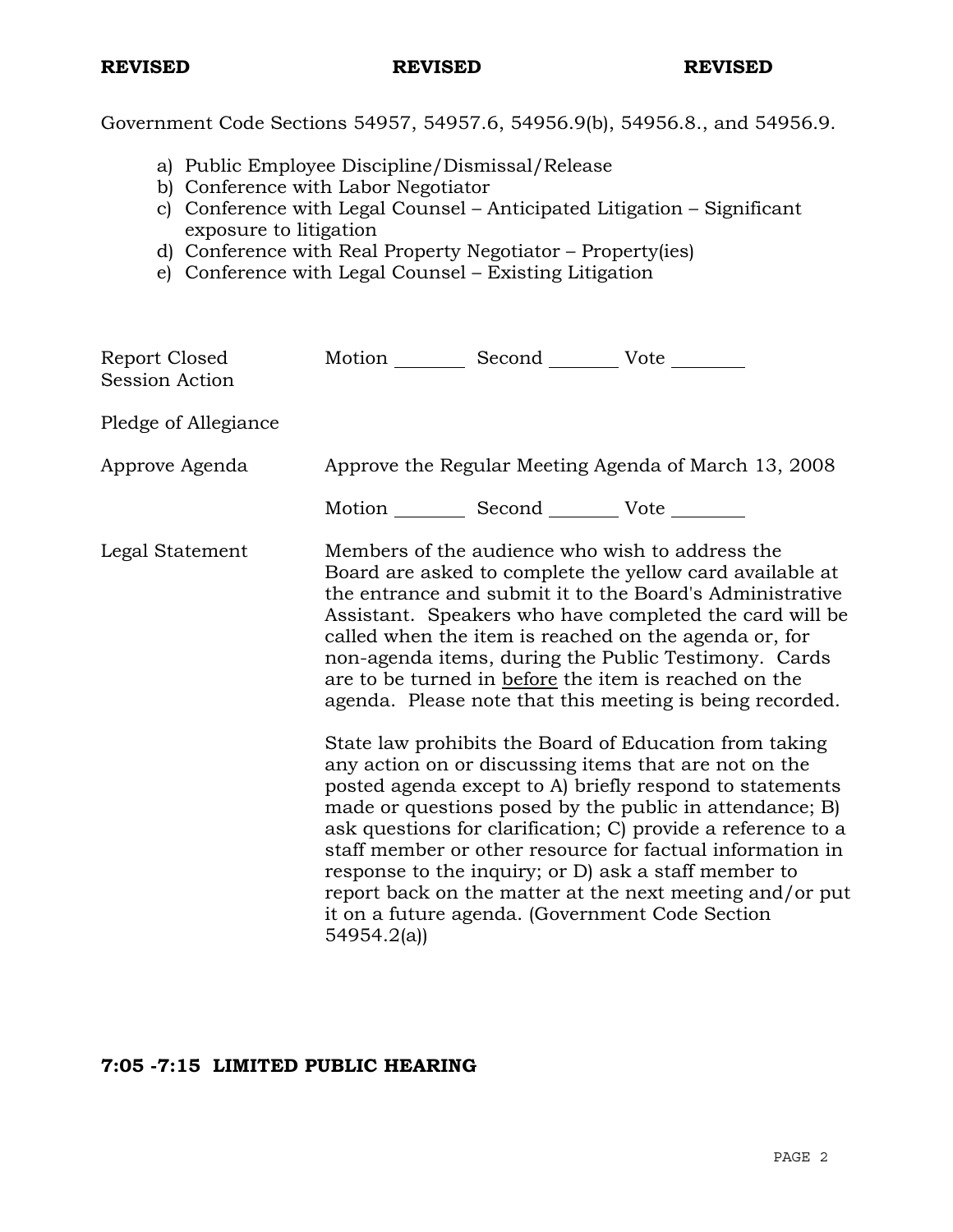A limited public hearing will be held regarding the Acquisition of the PG&E Property by Eminent Domain Proceedings.

# **7:15-7:20 p.m. ACTION**

These items are presented for action at this time. Some may have been reviewed at a previous meeting.

# Facilities and Construction

| $5.3 - A$<br>Resolution #08-13 to<br>Direct the Filing of<br><b>Eminent Domain</b> |           | Parking Lot.                                          | Staff Recommendation:                                                                                                                                                                                                                                                   | Adopt Resolution #08-13 to Direct the Filing of<br>Eminent Domain Proceedings for the District                                                                                                                                                                                                                                                                                                                                                     |  |
|------------------------------------------------------------------------------------|-----------|-------------------------------------------------------|-------------------------------------------------------------------------------------------------------------------------------------------------------------------------------------------------------------------------------------------------------------------------|----------------------------------------------------------------------------------------------------------------------------------------------------------------------------------------------------------------------------------------------------------------------------------------------------------------------------------------------------------------------------------------------------------------------------------------------------|--|
| Proceedings for the<br>District Parking Lot                                        |           |                                                       |                                                                                                                                                                                                                                                                         | Motion _________ Second ___________ Vote ________                                                                                                                                                                                                                                                                                                                                                                                                  |  |
| <b>PRESENTATION</b>                                                                |           |                                                       |                                                                                                                                                                                                                                                                         |                                                                                                                                                                                                                                                                                                                                                                                                                                                    |  |
| 7:20-7:50 p.m.                                                                     | positions | <b>Educational Services</b><br>For Further Discussion | on students for the following positions:<br>2. Assistant Director, Categorical Programs,<br>4. Accounting Manager, Business Services<br>5. Communications Outreach Specialist<br>1. Vice Principal at Muir Middle School<br>2. Vice Principal at Bancroft Middle School | * Staff will present a cost analysis including the impact<br>Reductions to District Office administration: 5<br>1. Assistant Superintendent of Human Resources<br>(Discussed in closed session due to personnel issue)<br>3. Coordinator of Special Services, Educational Services<br>Reductions to School Site Administration: 3 positions<br>3. Vice Principal at San Leandro High School<br>1. Reduce Athletic Director from .50 FTE to .20 FTE |  |
|                                                                                    |           |                                                       | 2. Reduce legal fees by 15%                                                                                                                                                                                                                                             |                                                                                                                                                                                                                                                                                                                                                                                                                                                    |  |

## **7:50-8:50 P.M. CONFERENCE**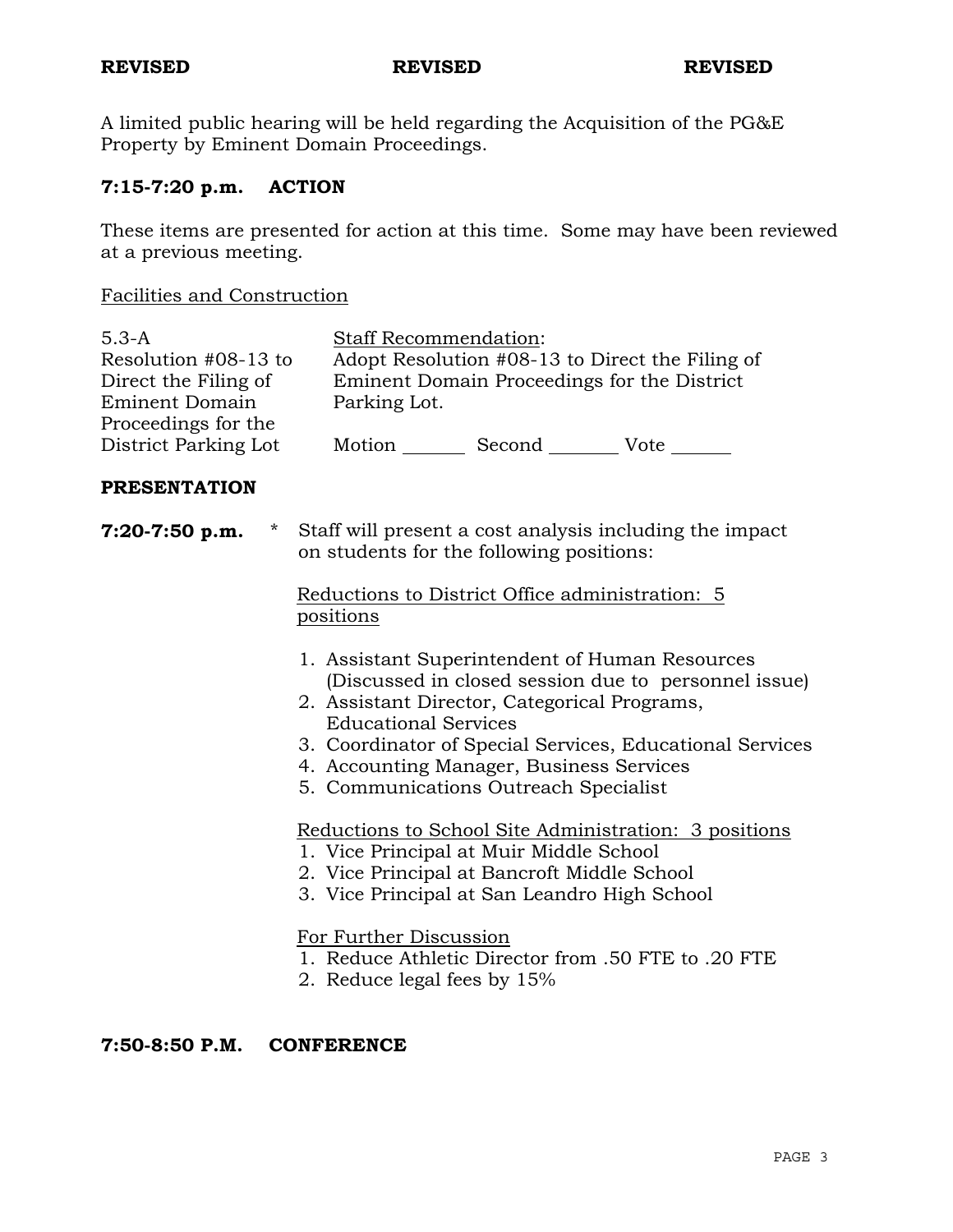These items are submitted for advance planning and to assist the Board in establishing future agenda items. The Board may, however, take action on the following:

| $2.1 - CF$<br>Resolution #08-14,<br>Reducing or<br>Discontinuing<br>Particular Kinds of<br>Service                               | <b>Staff Recommendation:</b><br>school year. | The Board will discuss and consider adopting<br>Resolution #08-14, Reducing or Discontinuing<br>Particular Kinds of Services for the 2008-2009                                           |                                                 |
|----------------------------------------------------------------------------------------------------------------------------------|----------------------------------------------|------------------------------------------------------------------------------------------------------------------------------------------------------------------------------------------|-------------------------------------------------|
|                                                                                                                                  |                                              | Motion Second Vote                                                                                                                                                                       |                                                 |
| $2.2$ -CF<br>Resolution #08-15,<br>Authorizing<br>Notifications of<br>Potential Release/Non-<br>Re-Election to<br>Administrators | <b>Staff Recommendation:</b>                 | The Board will discuss and consider adopting<br>Potential Release/Non Re-Election to<br>Administrators to Effectuate the Reduction or<br>Discontinuation of Particular Kinds of Service. | Resolution #08-15, Authorizing Notifications of |
|                                                                                                                                  | Motion <u>__</u>                             | Second _________ Vote ______                                                                                                                                                             |                                                 |

#### **PRESENTATION**

**8:50-9:20 p.m.** \* Assistant Superintendent Song Chin-Bendib of Business Services will present the Second Interim Report for the 2007-2008 Fiscal Year.

### **9:20-9:25 p.m. ACTION**

These items are presented for action at this time. Some may have been reviewed at a previous meeting.

### Business Operations

| $4.1 - A$      |        | <b>Staff Recommendation:</b> |      |                                                       |
|----------------|--------|------------------------------|------|-------------------------------------------------------|
| Second Interim |        |                              |      | Approve the Second Interim Report – Fiscal Year 2007- |
| Report Fiscal  | 2008.  |                              |      |                                                       |
| Year 2007-2008 |        |                              |      |                                                       |
|                | Motion | Second                       | Vote |                                                       |

### **PRESENTATION**

**9:25-9:35 p.m.** ∗ Staff will provide the Board with information regarding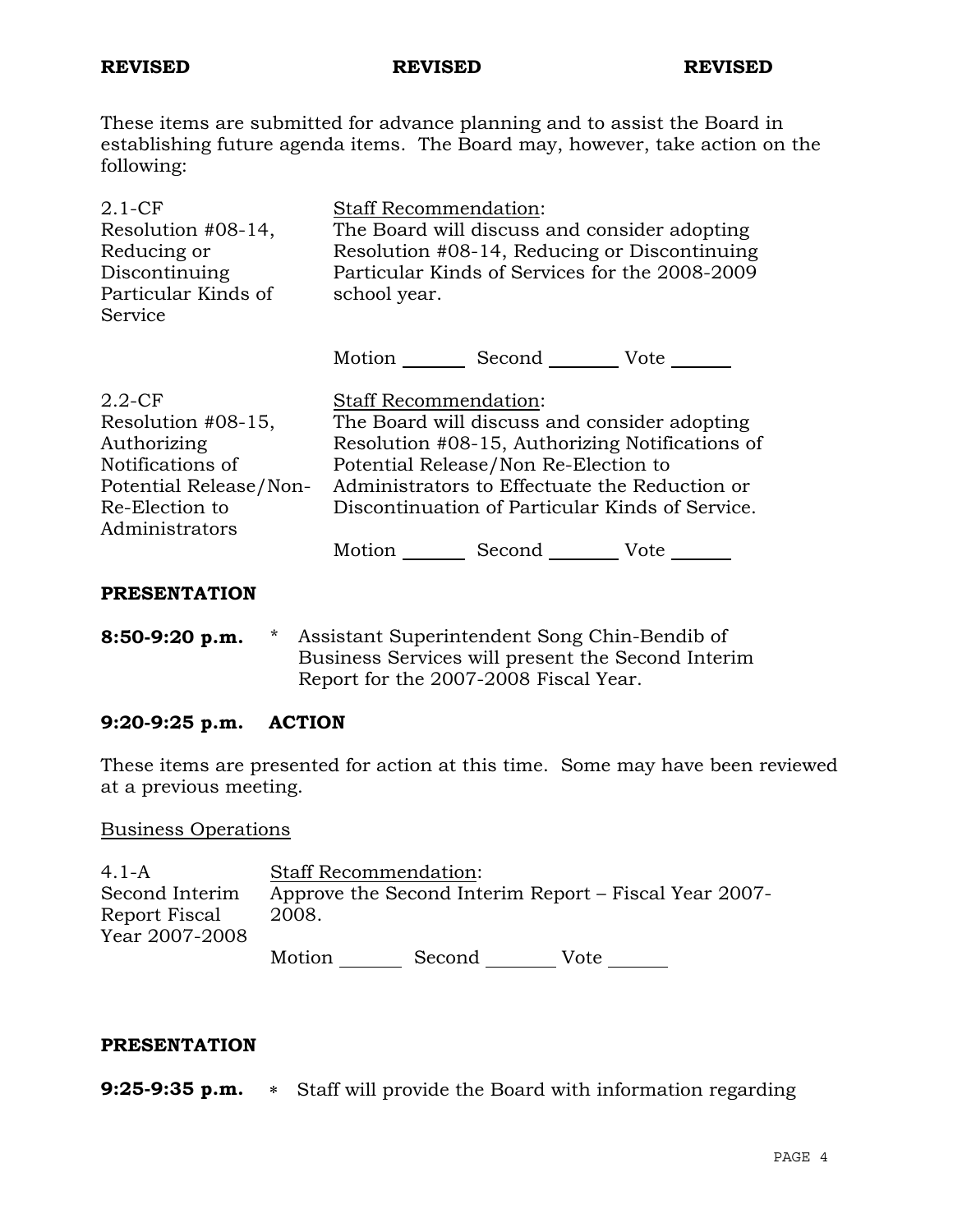the exterior finishes of the 9th Grade Campus and the Design Development of the Arts Education Center (AEC) at San Leandro High School.

The purpose of this presentation is to update the Board on the progress of the design and provide a venue for Board feedback. The presentation will update the Board on the minor design changes to accommodate engineering concerns. Feedback from the Steering Committee on the AEC Schematic Design was received on March 5, 2008. The design imagery, final plan, and elevations for the AEC will be presented to the Facilities and Technology Committee on March 20, 2008.

## **9:35-9:40 pm. PUBLIC TESTIMONY ON NON-AGENDA ITEMS**

**9:40-9:45 p.m. REPORTS** Correspondence Student Board Member Report Superintendent's Report Board Committee Reports

• Finance Board Representatives' Reports Alameda County School Boards Association Drug and Tobacco Education (DATE)

### **9:45-9:50 p.m. CONSENT ITEMS**

These items are considered routine and may be enacted by a single motion. At the request of any member of the Board, any item on the consent agenda shall be removed and given individual consideration for action as a regular agenda item.

### General Services

| $1.1-C$<br>Approval of Board<br>Minutes $-$ February 5,<br>2008  | <b>Staff Recommendation:</b><br>Approve the minutes of the regular board meeting<br>held on February 5, 2008.  |  |
|------------------------------------------------------------------|----------------------------------------------------------------------------------------------------------------|--|
|                                                                  | Second<br>Motion<br>Vote                                                                                       |  |
| $1.2 - C$<br>Approval of Board<br>Minutes – February 19,<br>2008 | <b>Staff Recommendation:</b><br>Approve the minutes of the special board meeting<br>held on February 19, 2008. |  |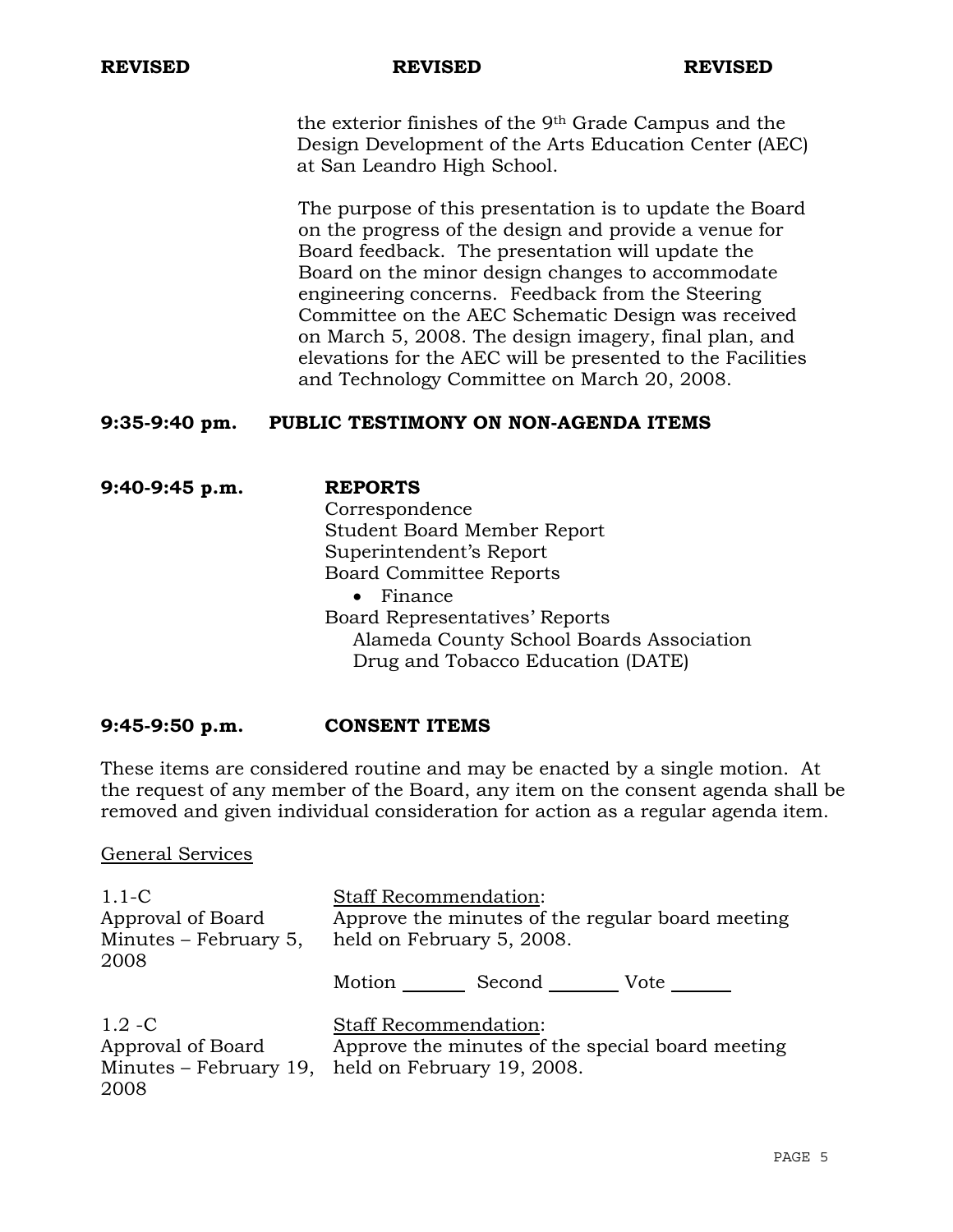| <b>REVISED</b>                                                                                                      | <b>REVISED</b>                             |                                                 | <b>REVISED</b>                                                                                                                                       |
|---------------------------------------------------------------------------------------------------------------------|--------------------------------------------|-------------------------------------------------|------------------------------------------------------------------------------------------------------------------------------------------------------|
|                                                                                                                     |                                            | Motion _________ Second __________ Vote _______ |                                                                                                                                                      |
| Human Resources                                                                                                     |                                            |                                                 |                                                                                                                                                      |
| $2.1-C$<br>Acceptance of<br>Personnel Report                                                                        | Staff Recommendation:                      | Accept Personnel Report as submitted.           |                                                                                                                                                      |
|                                                                                                                     |                                            | Motion _________ Second __________ Vote _______ |                                                                                                                                                      |
| <b>Educational Services</b>                                                                                         |                                            |                                                 |                                                                                                                                                      |
| $3.1-C$<br>Recommendation for<br>Student who has Left<br>the District – Unable to<br>Verify Success of<br>Expulsion | <b>Staff Recommendation:</b><br>expulsion. | left the District – Unable to verify success of | Approve the recommendation from the Director of<br>Student Support Services for continuation of the<br>expulsion order for student E08-07/08 who has |
|                                                                                                                     |                                            | Motion _________ Second __________ Vote _______ |                                                                                                                                                      |
| <b>Business Operations</b>                                                                                          |                                            |                                                 |                                                                                                                                                      |
| $4.1-C$<br>Ratification of Payroll                                                                                  | Staff Recommendation:<br>\$4,587,610.88.   | Ratify the February payroll in the amount of    |                                                                                                                                                      |
|                                                                                                                     |                                            | Motion Second Vote                              |                                                                                                                                                      |
| $4.2-C$<br>Approval of Bill<br>Warrants                                                                             | Staff Recommendation:                      | the amount of \$8,181,173.84.                   | Approve Bill Warrants #88646723-88659380 in                                                                                                          |
|                                                                                                                     |                                            | Motion Second Vote                              |                                                                                                                                                      |

## Facilities and Construction

5.1-C Notice of Completion for Madison Elementary School

Staff Recommendation: Approve the Notice of Completion for Madison Elementary School Portable #41 Exiting Ramp and Ramp: Project No. 07-06.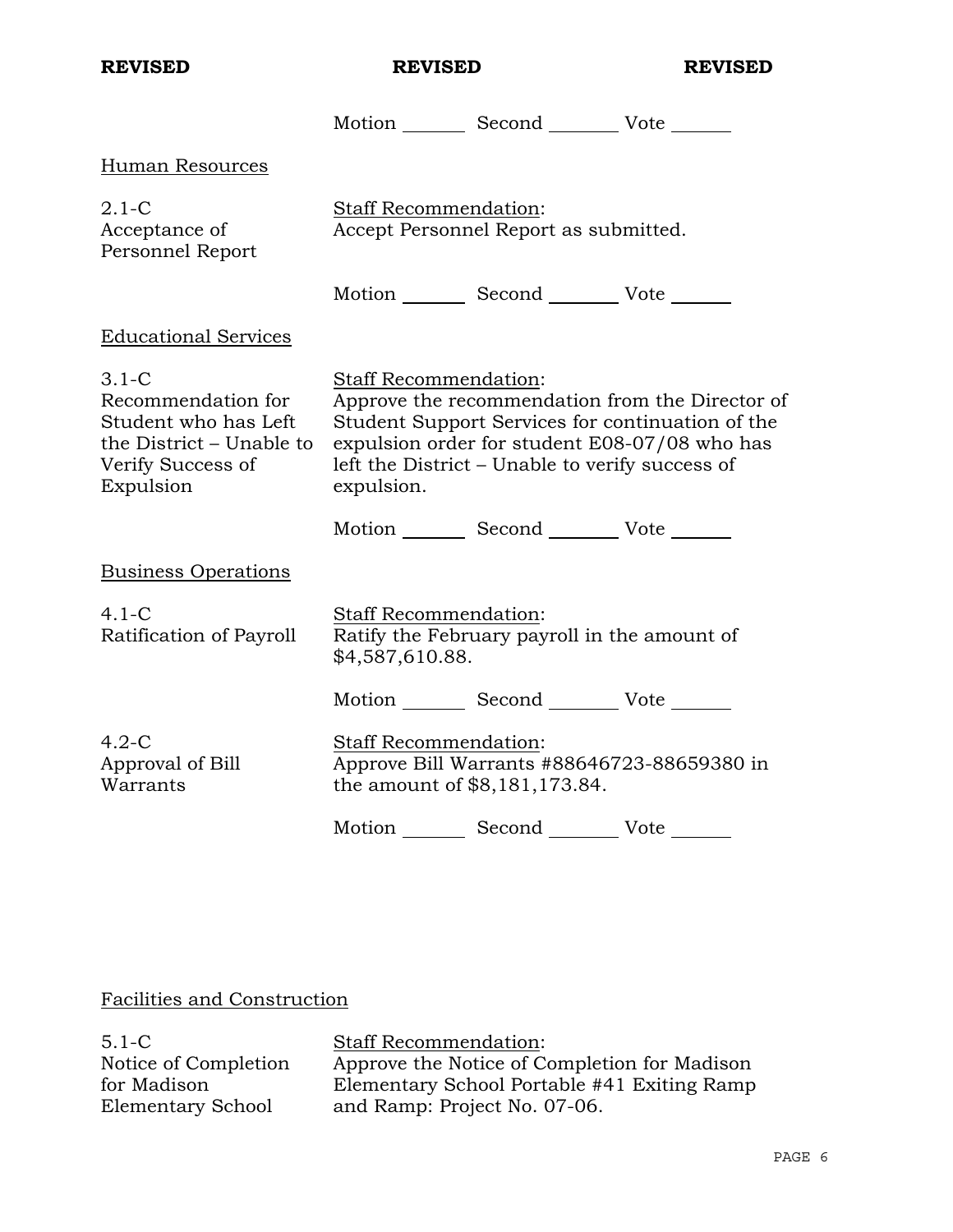| Portable #41 Exiting                                                                                     | Motion                                                                                                                                                                                                                              |
|----------------------------------------------------------------------------------------------------------|-------------------------------------------------------------------------------------------------------------------------------------------------------------------------------------------------------------------------------------|
| Ramp and Ramp:                                                                                           | Second                                                                                                                                                                                                                              |
| Project No. 07-06                                                                                        | Vote                                                                                                                                                                                                                                |
| $5.2-C$<br>Amendment #1<br>Architectural Services<br>for San Leandro High<br>School Library<br>Expansion | <b>Staff Recommendation:</b><br>Approve Architects Amendment #1 Architectural<br>Services with AEDIS Architects & Planning for the<br>San Leandro High School Library Expansion,<br>Program ID No. 795.<br>Motion<br>Second<br>Vote |

## **9:50:10:05 p.m. CONFERENCE**

These items are submitted for advance planning and to assist the Board in establishing future agenda items. The Board may, however, take action on the following:

### General Services

| $2.1 - CF$             | <b>Staff Recommendation:</b>                  |
|------------------------|-----------------------------------------------|
| Superintendent's       | The Board will discuss and consider approving |
| <b>Budget Advisory</b> | the Superintendent's recommendation to form a |
| Committee              | Budget Advisory Committee.                    |

Motion Second Vote \_\_\_\_\_\_\_

### 10:05-10:10 p.m. **INFORMATION**

Business, Operations and Facilities

| 4.1-I                  | <b>Staff Recommendation:</b>                 |
|------------------------|----------------------------------------------|
| Miscellaneous Receipts | Miscellaneous receipts in the amount of      |
|                        | $$11,865,605.97$ for February 2007 have been |
|                        | deposited in the Treasury of Alameda County. |

### **10:10 p.m. ADDITIONAL SUGGESTIONS AND COMMENTS FROM BOARD MEMBERS**

### **ANNOUNCEMENT Board of Education Meetings**

- Regular Meeting April 1, 2008
- Regular Meeting April 15, 2008